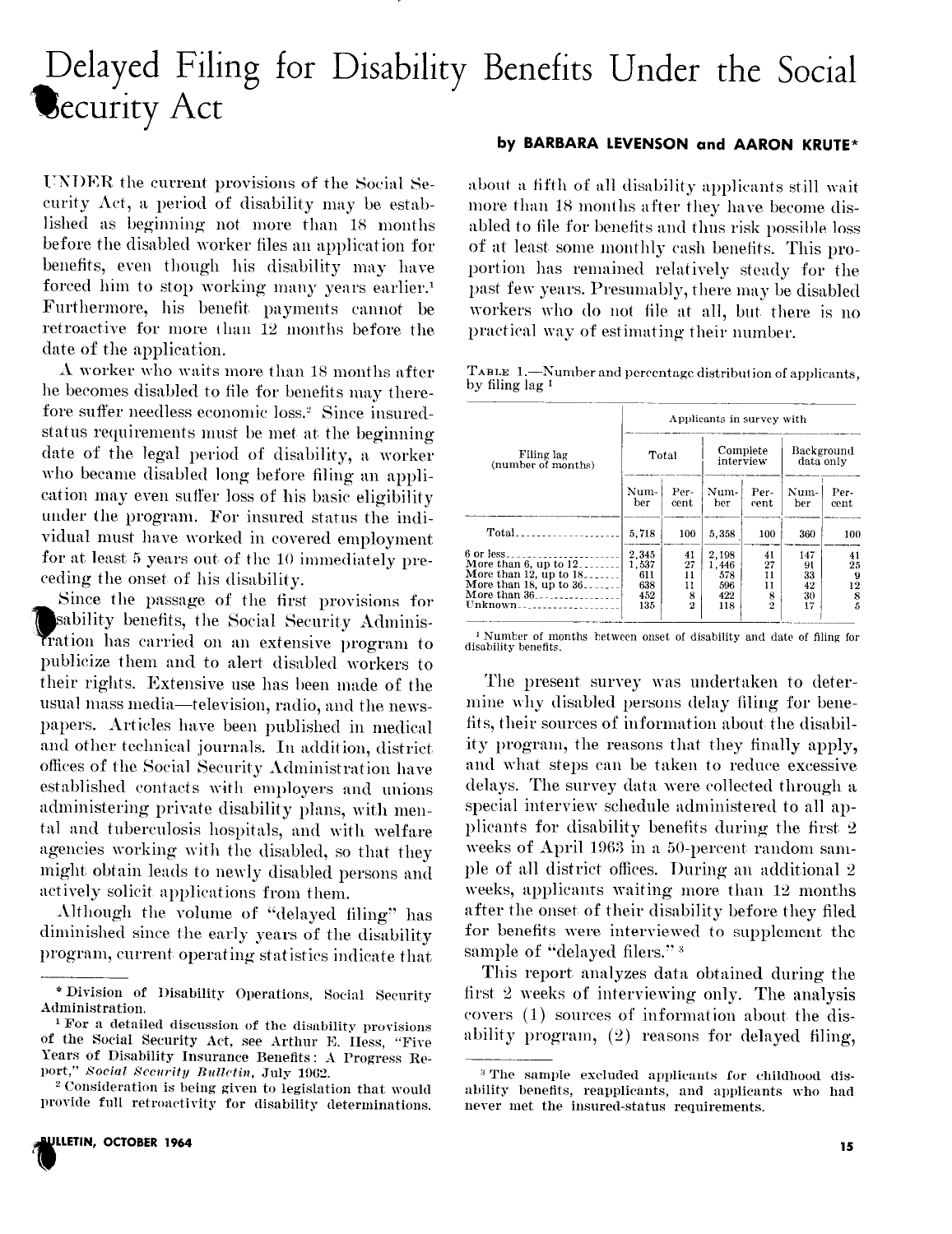TABLE 2.-Filing lag, by applicant's answer to the question. "How did you first find out there was a social security disability program?"

|                                         |             | Percentage distribution by filing lag<br>(number of months) |              |                                |                                     |                    |                         |  |
|-----------------------------------------|-------------|-------------------------------------------------------------|--------------|--------------------------------|-------------------------------------|--------------------|-------------------------|--|
| Source of initial<br>information        | Num-<br>ber | Total                                                       | 6 or<br>less | More<br>than<br>6. up<br>to 12 | More<br>than<br>$ 12, u_D$<br>to 18 | More<br>than<br>18 | Un-<br>known            |  |
| Mass media:                             |             |                                                             |              |                                |                                     |                    |                         |  |
| $News$ paper                            | 475         | 100                                                         | 46           | 26                             | 11                                  | 5                  | 2                       |  |
| Radio or television                     | 490         | 100                                                         | 43           | 25                             | 12                                  | 19                 | 1                       |  |
| Pamphlet or magazine                    | 1240        | 100                                                         | 40           | 28                             | 11                                  | 18                 | $\overline{\mathbf{a}}$ |  |
| Public agency:                          |             |                                                             |              |                                |                                     |                    |                         |  |
| Public assistance or vol-               |             |                                                             |              |                                |                                     |                    |                         |  |
| untary welfare agency.                  | 308         | 100                                                         | 36           | 24                             | 12                                  | 26                 |                         |  |
| Unemployment insurance.                 | 62          | 100                                                         | 32           | 32                             | 16                                  | 18                 | $\frac{2}{2}$           |  |
| Veterans Administration                 | 21 1        | 100                                                         | 34           | 27                             | 13                                  | 25                 |                         |  |
| Work-related:                           |             |                                                             |              |                                |                                     |                    |                         |  |
| Union                                   | 82          | 100                                                         | 53           | 30                             | 7                                   | 8                  |                         |  |
| $Emplayer$                              | 333         | 100                                                         | 51           | 28                             | 10                                  | 9                  | $\frac{2}{2}$           |  |
| $\overline{\text{Coworker}}$            | 155         | 100                                                         | 53           | 28                             | 6                                   | 10                 |                         |  |
| Personal:                               |             |                                                             |              |                                |                                     |                    |                         |  |
| Spouse                                  | 169         | 100                                                         | 39           | 31                             | 10                                  | 18                 | $\bf{2}$                |  |
| Relative other than                     |             |                                                             |              |                                |                                     |                    |                         |  |
| 8Douse                                  | 386         | 100                                                         | 40           | 25                             | 13                                  | 21                 | 1                       |  |
| Friend, neighbor, or ac-                |             |                                                             |              |                                |                                     |                    |                         |  |
| quaintance                              | 1,050       | 100                                                         | 36           | 28                             | 11                                  | 23                 | $\boldsymbol{2}$        |  |
| Other disability benefi-                |             |                                                             |              |                                |                                     |                    |                         |  |
|                                         | 93          | 100                                                         | 32           | 28                             | 13                                  | 23                 | 4                       |  |
| Other hospital patient                  | 175         | 100                                                         | 36           | 33                             | 13                                  | 16                 | $\frac{2}{3}$           |  |
| Doctor <sub>---------------------</sub> | 375         | 100                                                         | 54           | 24                             | 7                                   | 12                 |                         |  |
| Social security represent-              |             |                                                             |              |                                |                                     |                    |                         |  |
| ative <sub>---------------------</sub>  | 340         | 100                                                         | 37           | 25                             | 9                                   | 26                 |                         |  |
| Other                                   | 154         | 100                                                         | 33           | 32                             | 12                                  | 20                 | $\frac{3}{2}$           |  |
| Don't remember                          | 250         | 100                                                         | 41           | 28                             | 10                                  | 19                 |                         |  |

<sup>1</sup> The source of information was a magazine in only 25 cases.

 $(3)$  precipitating reasons for filing, and  $(4)$  delayed filing and receipt of benefits from other programs.

A later report will include data on the number of persons in the sample for whom a disability benefit was allowed, the number of applicants who actually lost benefits because of their delay in filing, and the amount of benefits lost. It will also include a detailed analysis of the full 4-week sample of delayed filers. The present article should therefore be considered provisional.<sup>4</sup>

The first 2 weeks of interviewing yielded 5,718 sample cases. Of this total, 360 were cases where the interview schedule could not be administered because the claimant did not apply in person. Generally, these were cases where the claimant was not competent or was too ill to apply in person, and they are omitted from the analysis.

For the remaining 5,358 cases, a complete interview was obtained. Two-fifths had filed within 6 months after becoming disabled, as shown in table 1, and almost that many waited more than 6 months but less than the 18-month retroaction time limit. Almost one-fifth, however, waite more than 18 months. The differences were slight between the cases for whom the interview was completed and the cases with background data only.

# SOURCES OF INFORMATION ABOUT THE **DISABILITY PROGRAM**

One of the major objectives of the survey was to determine the channels of information through which disabled persons learn about the disability provisions under the Social Security Act. What part is played by the mass media, by employers and unions, by physicians, and by family and friends in acquainting potential claimants with the program and with their rights? Which of these channels are most closely related to promptness of filing?

#### **First Information on the Program**

To identify sources of information, applicant in the survey were asked, "Can you remember how you first found out there was a disability program?" Responses to this question varied widely. Most often a friend or neighbor had informed the applicant (in 1 out of 5 cases). The next most frequent sources were the newspaper (9 percent) and radio or television (9 percent). Other sources included physicians (7 percent), relatives (7 percent), employers (6 percent), district office repre-

TABLE 3.—Percent of applicants who stated they received any information or advice to file for benefits, by source of information

| Source of information or advice                                                                                          | Total <sup>1</sup>                          | Re-<br>ceived<br>infor-<br>mation | Re-<br>ceived<br>advice<br>to file |
|--------------------------------------------------------------------------------------------------------------------------|---------------------------------------------|-----------------------------------|------------------------------------|
| Public assistance or voluntary welfare agency <br>Veterans Administration<br>Friend, neighbor, acquaintance, or coworker | 12<br>3<br>11<br>16<br>13<br>26<br>15<br>28 | 2<br>2<br>3<br>12                 | 10<br>14<br>я<br>21                |

 $\,$   $\,$  1 Because applicants stated they received information or advice from more than one source, the percentages add up to more than 100.



<sup>&</sup>lt;sup>4</sup> In this report, elapsed time between the date of onset of the disability and the date of filing is measured by subtracting the former from the latter. The date of onset used is, however, the date alleged by the claimant at the time of application and not the date determined upon adjudication of his claim. When the established date is substituted for the alleged date, it is possible that some of the distributions and relationships discussed here will change.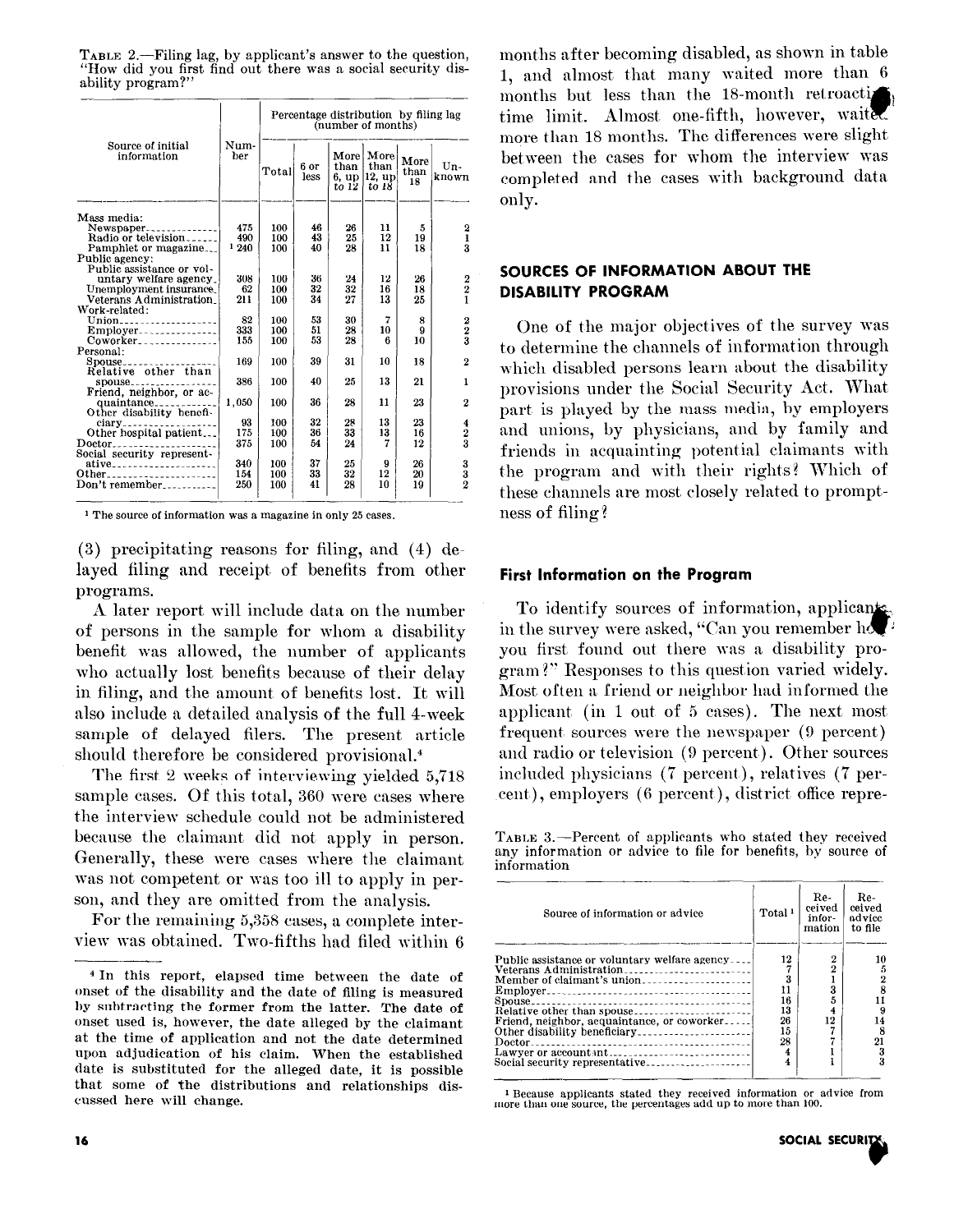sentatives (6 percent), and public assistance or ther welfare agencies  $(6$  percent).

Grouping of the specific responses into more general categories perhaps provides a clearer picture of how applicants first learn about the disability program. Thirty-eight percent said that they first heard about the program from an informal, personal source (such as a friend, relative. spouse, or coworker), and 22 percent named the mass media (newspaper, radio, television, magazine, or pamphlet). For 11 percent the source of the information was a public agency (such as a public assistance agency, the Veterans Administration, or an unemployment insurance office); for 8 percent it was either the employer or union; and for 7 percent it was the doctor. Although the responses reveal a wide variety of sources of information, it appears that informal, personal sources are by far the most important in getting initial information about the disability program to disabled workers.<sup>5</sup>

TABLE 4.—Filing lag for applicants receiving any information or advice to file for benefits, by source of information or advice

|                                                            |             |       | (number of months) | Percentage distribution by filing lag |                                                       |                    |                |
|------------------------------------------------------------|-------------|-------|--------------------|---------------------------------------|-------------------------------------------------------|--------------------|----------------|
| ource of information.<br>or advice                         | Num-<br>ber | Total | 6 or<br>less       | Morel<br>than  <br>to 12              | $\vert$ More $\vert$<br>than<br>6, up 12, up<br>to 18 | More<br>than<br>18 | $Un-$<br>known |
| Public assistance or vol-                                  |             |       |                    |                                       |                                                       |                    |                |
| untary welfare agency                                      | 641         | 100   | 36                 | 24                                    | 13                                                    | 25                 |                |
| Veterans Administration                                    | 389         | 100   | 39                 | 22                                    | 14                                                    | 22                 |                |
| Union                                                      | 190         | 100   | 52                 | 32                                    | 6                                                     | 9                  |                |
|                                                            | 625         | 100   | 50                 | 30                                    | 11                                                    |                    |                |
|                                                            | 839         | 100   | 44                 | 29                                    | 12                                                    | 14                 |                |
| Relative other than spouse.<br>Friend, neighbor, acquaint- | 77          | 100   | 41                 | 24                                    | 12                                                    | $^{22}$            |                |
| ance, or coworker                                          | 1.389       | 100   | 38                 | 28                                    | 12                                                    | 20                 |                |
| Other disability beneficiary.                              | 827         | 100   | 38                 | 24                                    | 13                                                    | 22                 | 3              |
| Doctor <sub>------------------</sub> ----                  | 1.524       | 100   | 51                 | 24                                    | 10                                                    | 13                 | $\overline{2}$ |
| Lawyer or accountant                                       | 172         | 100   | 27                 | 35                                    | 12                                                    | 25                 |                |
| Social security representa-                                |             |       |                    |                                       |                                                       |                    |                |
| $tiv$ e                                                    | 188         | 100   | 35                 | 29                                    | 0                                                     | 24                 | 3              |

The relatively few persons who reported that they first heard about the program from a doctor, union, or employer tended to have the shortest filing lags (table 2). Possibly these more formal channels of information carry with them more authority than do friends and relatives. The other group with a relatively short filing lag were those stating that they first heard about the program through the mass media. Undoubtedly, claimants alert enough to catch such messages in the newspaper or on television are also likely to be alert to their rights under the program and to file promptly.

Persons who stated that the disability program first came to their attention through a public agency (such as the Veterans Administration or a public assistance agency) deferred filing for the longest period. This finding suggests that information received from such sources is either disregarded or that persons learning of the disability program in this way came into contact with such agencies some time after the onset of their disability.

## **Specific Information or Advice**

Further knowledge of the way disabled persons get information about the program was gained by furnishing each applicant with a check list of sources (his doctor, spouse, relatives, public assistance agency, lawyer, etc.) and requesting him to check all sources that had provided any information or specific advice about filing an application for benefits. For each source, the claimants responding were classified in three categories: (1) those who did not receive any information or advice from the source,  $(2)$  those who spoke to the source and received information only, and (3) those who spoke to the source and were specifically advised to file for benefits.<sup>6</sup>

Table 3 shows that most often the information or advice came from the applicant's doctor (28 percent) and from a friend, neighbor, acquaintance, or coworker (26 percent). Though similar in frequency, the advice given by these two sources differed significantly in content. In 3 out of every 4 cases in which the doctor was the source of information or advice, he had advised the claimant to file for benefits-the highest proportion for any source. Friends, on the other hand, had suggested filing for benefits in only slightly more than half the cases.

The next most common source of information or advice was the claimant's spouse (16 percent), who advised filing in 2 out of 3 cases. A surprisingly large proportion (15 percent) of the appli-

<sup>&</sup>lt;sup>5</sup> The way the information reached these personal sources was, of course, beyond the scope of this study.

<sup>&</sup>lt;sup>6</sup> A fourth possibility---that the claimant spoke to the source and was advised not to file-was included on the interview schedule. Since there was only a handful of such responses, they were not coded.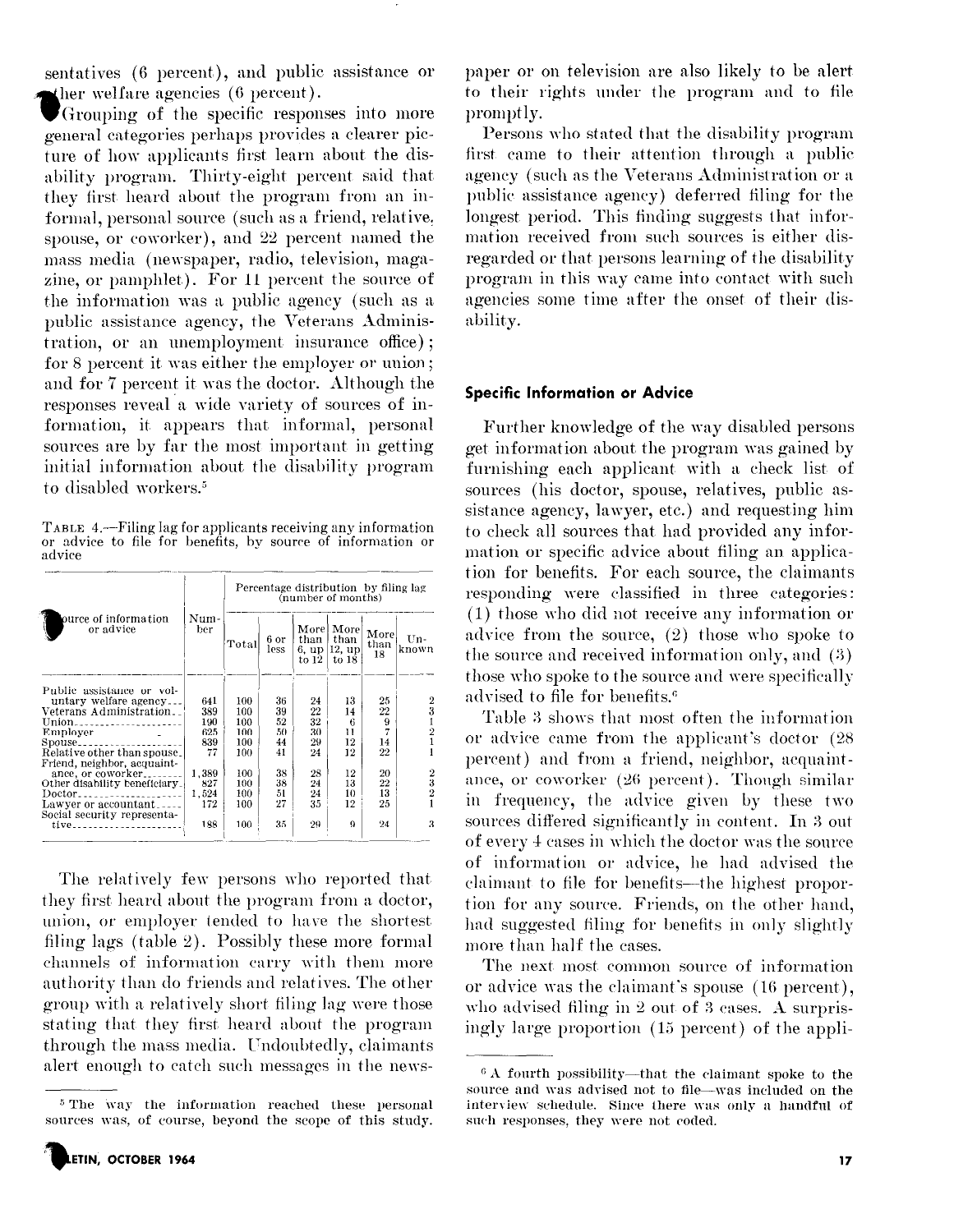cants received information from someone who was already receiving disability benefits. In about half these cases the information included advice to file for benefits. Public assistance and other welfare agencies served as a source of information or advice for 12 percent of the claimants. In 5 out of every 6 such cases the agency advised the individual to file for disability benefits under old-age, survivors, and disability insurance (OASDI). This is the highest rate of advice to file reported for any of the channels of information. It is reasonable to assume that claimants make contact with such agencies considerably later in the course of their disability than they do with a spouse, friends, or doctor. In other words, by the time they reach such agencies, they already have a long history of sickness, nonemployment, and depleted resources. In addition, welfare agencies have a policy of referring disabled persons who apply for assistance to the Social Security Administration's district offices, where they may apply for disability benefits if they have not already done SO.

In sum, when the claimant spoke with someone about the disability program, more often than not he received both information and advice to file. Sources that involved less personal interaction. such as public assistance or other welfare agencies and physicians, were more likely to give such advice than were friends, relatives, or coworkers.

Table 4 shows data on the filing lag, according to whether or not the claimant received information or advice to file from any source on the check list. The findings are virtually a repetition of those in table 2, which showed similar data by the claimant's initial source of information. Claim-

TABLE 5.—Filing lag for applicants for disability benefits. by elapsed time between date of application and date applicant last saw physician

|                                                                                                                              | Percentage distribution by filing lag<br>(number of months) |                        |                             |                              |                          |  |  |  |  |  |
|------------------------------------------------------------------------------------------------------------------------------|-------------------------------------------------------------|------------------------|-----------------------------|------------------------------|--------------------------|--|--|--|--|--|
| Elapsed time                                                                                                                 | Total                                                       | 6<br>months<br>or less | More<br>than 6.<br>up to 12 | More<br>than 12.<br>up to 18 | More<br>than 18          |  |  |  |  |  |
| Total number                                                                                                                 | 1, 5, 240                                                   | 2,198                  | 1,446                       | 578                          | 1,018                    |  |  |  |  |  |
| Total percent                                                                                                                | 100                                                         | 100                    | 100                         | 100                          | 100                      |  |  |  |  |  |
| Less than $1$ month<br>$1-2$ months<br>$3-6$ months $\sim$ . The most set of $\sim$<br>$7-12$ months<br>More than 12 months. | 77<br>8<br>2<br>3                                           | 85<br>9                | 78<br>9<br>3<br>2           | 73<br>10<br>10<br>3<br>3     | 61<br>11<br>12<br>5<br>9 |  |  |  |  |  |
| Unknown                                                                                                                      |                                                             |                        |                             |                              | 2                        |  |  |  |  |  |

<sup>1</sup> Excludes 118 cases where number of months between onset of disability and date of application was unknown.

ants receiving information or advice from physicians, employers, or unions—like those receiving their first knowledge of the program from the sources—had the shortest filing lags. Although welfare agencies were even more likely than physicians to couple information about the disability program with specific advice to file, the longest filing lags were reported by applicants consulting the agencies. Thus, not only were physicians one of the most frequent sources of information about the disability program, but they also advised elaimants to file for disability benefits more often than any other source of program information.

#### The Physician's Role

The private physician plays an important role in the disability insurance program. He functions as a medical reporter (supplying medical evidence as the physician treating claimants), as a decision maker (acting as a member of State disability evaluation teams), and as a policy formulator (as a member of medical advisory committees and of the Social Security Administration's medical consultant staff). Although the Administration's medical information program focuses of physician understanding of his role in these are. and not on the problem of encouraging the worker's prompt application for disability benefits, better understanding by the physician is bound to result in better understanding by the disabled person and thus in prompter filing.

The relative promptness of filing among applicants receiving information about the disability program from their physicians suggests that informational programs aimed at physicians do much to reduce filing delays among disabled persons. Such programs can be fruitful, however, only if the men and women to be reached—that is, those who delay filing the longest—are receiving medical care. Eighty-six percent of the applicants had seen a physician during the 1 or 2 months immediately before the month in which they applied for disability benefits (table 5). Moreover, though the length of time between the date of application for disability benefits and the date the applicant last saw a physician increased steadily as the filing lag increased, the vast majority (72 percent) of even the applicants with filing lags of more than 18 months had seen a physician

SOCIAL SECUR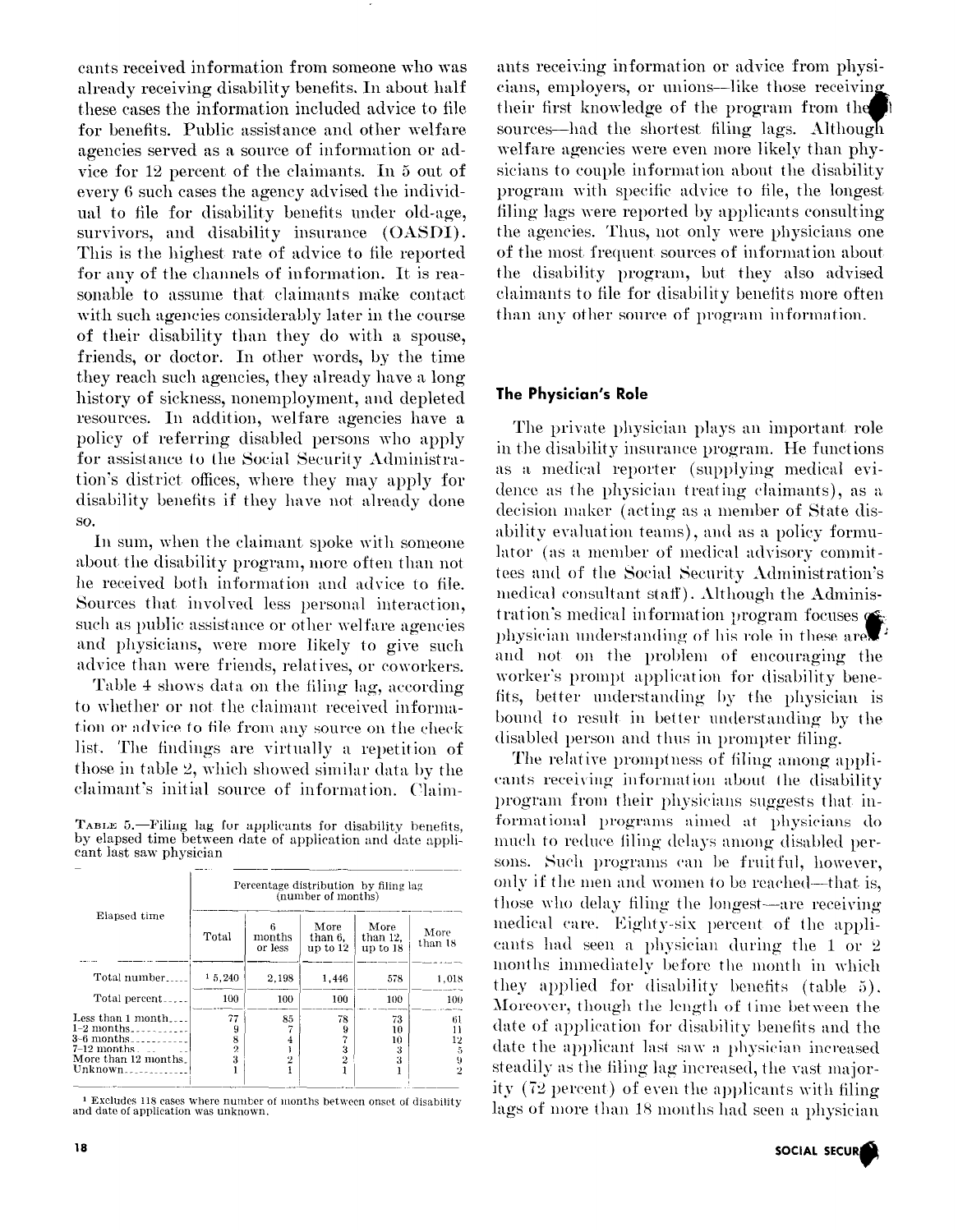as recently as 1 or 2 months before applying for disability benefits.

Obviously then, informational programs aimed at physicians can reach almost all disability applicants and can play an important role in minimizing delays in filing for disability benefits. In recent years the Social Security Administration has intensified its efforts to promote greater awareness of and wider participation in the disability program on the part of the medical profession. Stronger formal liaison has been established with the American Medical Association; scientific exhibits have been displayed in increasing numbers at national conventions of medical organizations; and many articles have been prepared for publication in national medical journals.

More and more attention has also been directed toward reaching physicians at the local level by working through State medical societies and the State agencies administering the disability program. For example, the first of a series of seminars for physicians on the measurement of physical and mental impairments and their effect on eapacity to work was held in Rhode Island in the fall of 1962. Other States are setting up similar programs.

#### **REASONS FOR DELAYED FILING**

The most obvious reason a disabled person neglects to file for disability benefits is lack of information. Claimants in the study were asked if, at the time they first became unable to work because of disability, they knew there was a program for disabled persons under the Social Security Act.

Forty-four percent answered "Yes," 54 percent said "No," and 2 percent could not remember

TABLE 6. - Filing lag, by applicant's answer to question, "At the time you first became unable to work because of your disability, did you know that social security had a program for disabled people?

|                                                                                        |                                                                          | Percentage distribution     |                      |
|----------------------------------------------------------------------------------------|--------------------------------------------------------------------------|-----------------------------|----------------------|
| Filing lag (number of months)                                                          | Yes.                                                                     | No                          | Don't<br>remember    |
|                                                                                        |                                                                          |                             | 97                   |
|                                                                                        | and consider the company of the construction of the same of a<br>$100 -$ | 100 -                       | 109                  |
| More than 6, up to $12$ ,<br>More than $18.$ $\ldots$ , $\ldots$ , $\ldots$ , $\ldots$ | 50<br>96.<br>iЗ<br>۰,                                                    | 34<br>28.<br>12<br>24.<br>ゥ | 30<br>26<br>13<br>28 |



(table 6). This distribution suggests that many elaimants pay no attention to the disability program until the onset of disability makes it a matter of immediate personal concern.

Half of those who stated that they had been aware of the program at the onset of their disability filed within 6 months, in comparison with a third of those who were not aware of the program when they became disabled. Moreover, only about an eighth of those aware of the program at the time of onset waited more than 18 months to file, but almost a fourth of those who had been unaware of the program deferred filing for that length of time.

Those who said they were aware of the program at the onset of the disability were further asked: "And at that time did you think you might be able to qualify?" Forty-three percent said "Yes," 48 percent said "No," and 9 percent could not recall (table 7). The large proportion who thought they might not be able to qualify suggests that, even among presumably knowledgeable workers, uncertainty exists about the extent of disability required to qualify for disability benefits.

TABLE 7.-Filing lag by applicant's answer to question, "And at that time did you think you might be able to qualify?"

|                               | Per centage distribution |                     |
|-------------------------------|--------------------------|---------------------|
| Filing lag (number of months) | Yes                      | Nο                  |
|                               | 1.026                    | 1.137               |
|                               | 100                      | 100                 |
|                               | 62<br>20<br>8<br>x<br>≘  | 40<br>31<br>16<br>2 |

 $^\dagger$  Answers of 2,163 applicants who stated they did know about the disability program when they first became unable to work because of their disability; 214 who also knew about the program didn't remember whether they t

Among persons who knew about the program and thought themselves qualified for benefits, 62 percent filed within the 6 months following the onset of disability and 8 percent waited more than 18 months. In contrast, among those with early knowledge of the program but who thought they might not qualify, 40 percent filed within 6 months and 16 percent waited more than 18 months.

Claimants who reported that they were aware of the disability program at the onset of their disability but who did not think they would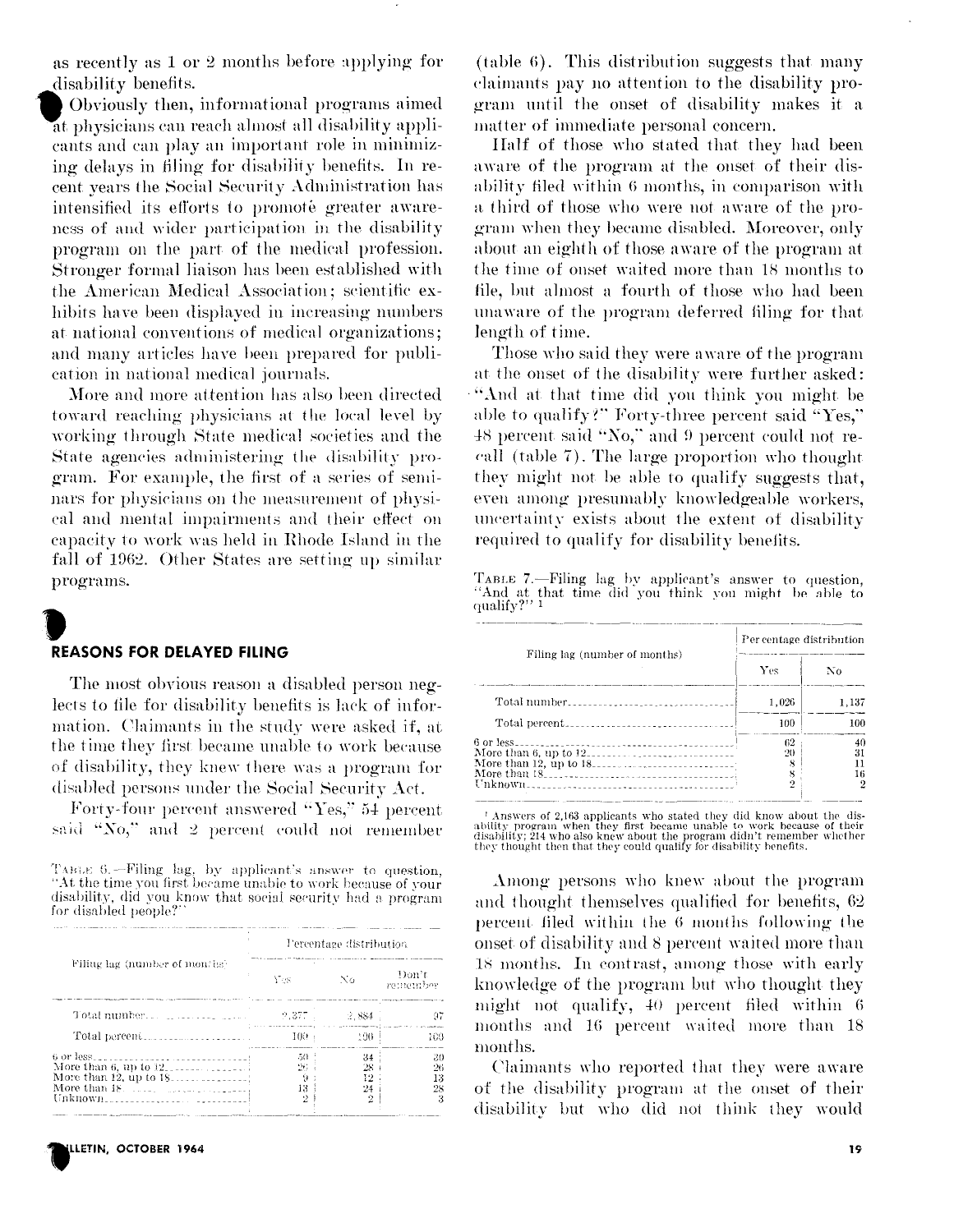|  | TABLE 8.—Filing lag by applicant's answer to question, "Why didn't you think you might be able to qualify?" <sup>1</sup> |  |  |  |  |  |
|--|--------------------------------------------------------------------------------------------------------------------------|--|--|--|--|--|
|  |                                                                                                                          |  |  |  |  |  |

|                                                                                                                     |                         |                          |          | Percentage distribution, by filing lag (number of months) |                                                                                                                                                                                                                                                                                                                                                                                                                          |          |         |
|---------------------------------------------------------------------------------------------------------------------|-------------------------|--------------------------|----------|-----------------------------------------------------------|--------------------------------------------------------------------------------------------------------------------------------------------------------------------------------------------------------------------------------------------------------------------------------------------------------------------------------------------------------------------------------------------------------------------------|----------|---------|
| Applicant's reason for thinking he might not qualify                                                                | Number                  | Total                    |          |                                                           | $\begin{array}{c c c c c} & \text{More than} & \text{More than} & \text{More than} & \text{More than} & \text{12, up to} & \text{18} & \text{18} & \text{18} & \text{18} & \text{18} & \text{18} & \text{18} & \text{18} & \text{18} & \text{18} & \text{18} & \text{18} & \text{18} & \text{18} & \text{18} & \text{18} & \text{18} & \text{18} & \text{18} & \text{18} & \text{18} & \text{18} & \text{18} & \text{18$ |          | Unknown |
| Didn't think had enough quarters of coverage<br>Thought receipt of other income would prevent receipt of disability | 43<br>105               | 100<br>100               | 28       |                                                           |                                                                                                                                                                                                                                                                                                                                                                                                                          |          |         |
| henefits<br>Didn't think disability severe enough to qualify him<br>Other.                                          | 41<br>383<br>620<br>103 | 100<br>100<br>100<br>100 | 24<br>43 | 30<br>29<br>33<br>25                                      | ιï.                                                                                                                                                                                                                                                                                                                                                                                                                      | 29<br>20 |         |

 $^{-1}$  Answers of 1,130 applicants who stated that they didn't think they were able to qualify;  $7$  who also thought they might not qualify did not know

qualify for benefits were asked why. Table 8 shows that the most frequently given reasons were related to the disability. More than half expected to recover and/or return to work, and about a third believed that their disability was not severe enough to qualify them. Other reasons reflected ignorance of the basic provisions of the disability program. Nine percent of the claimants thought they were too young to qualify, 4 percent believed they did not have enough years of employment, and 4 percent thought that receipt of other income disqualified them.

Filing lags were also affected by the claimants' belief that they might not qualify for disability benefits. Among those who expected to get better and/or return to work, 14 percent waited more than 18 months after the onset of their disability to apply for benefits. Fifteen percent of those who didn't think they were severely enough disabled to qualify for benefits delayed for the same length of time. In contrast, the proportion of persons with filing lags of more than 18 months ranged from 21 percent to 29 percent among the claimants who, because of misunderstanding or ignorance of the nondisability requirements of the law-insured status, age, receipt of benefits from other programs—believed that they would not qualify for benefits.

Applicants with a filing lag of more than 12 months were asked: "Some people apply for disability benefits immediately after they become disabled and others wait a while. Apparently you waited quite some time before you applied. Could you tell me something about why you waited until now to apply for benefits?"

Few applicants gave more than one reason. The

or did not remember the reason.

average was 1.1 reason. Table 9 shows that the most frequent reason—given by 39 percent of the claimants—was ignorance of the existence of the disability program. Expectation of recovery and/ or return to work was the reason given by 31 percent. Only one other reason was mentioned with any degree of frequency. Fourteen percent of the claimants believed their disability might not be severe enough to qualify them.

Table 9 also shows that the reasons for delay given by younger workers differed from those given by older workers. More than half of the claimants under age 50 gave ignorance of the disability program as a reason for delay, compared with less than two-fifths of those aged 50 and older. Yet, only 1 percent of each group say they were aware of the program but did not know they could receive cash benefits. These differences are interesting in light of the fact that, until October 1960, eash benefits were payable only to disabled workers aged 50 and over. Before then. workers under age 50 were protected by the "disability freeze," which preserved their insured

TABLE 9.- Applicant's reason for delayed filing for disability benefits, by age

| Applicant's reason for delay                     | Total | Under<br>age 50 | Aged<br>50 and<br>over |
|--------------------------------------------------|-------|-----------------|------------------------|
|                                                  | 1,596 | 600             | 996                    |
|                                                  | 100   | 100             | 100                    |
| Didn't know disability program existed!          | 39    | 51              | 38                     |
| Knew of program but not about cash benefits.     |       |                 |                        |
| Didn't think had enough quarters of coverage     | 3     | $\overline{2}$  | 3                      |
| Didn't think was old enough to qualify           |       | ×               | 6                      |
| Thought other income would prevent receipt of    |       |                 |                        |
|                                                  | 5     | 5               | 4                      |
| Didn't think disability severe enough to qualify |       |                 |                        |
| him<br>. <b>. .</b>                              | 14    | 12              | 15                     |
| Expected to get better and/or return to work!    | 31    | 28              | 35                     |
|                                                  | 3     | 2               | 4                      |
|                                                  | 9     | 8               | 9                      |
| Don't know or don't remember                     | 6     | 5               |                        |

<sup>1</sup> Because applicants gave more than one reason, percentages add up to more than 100

<sup>&</sup>lt;sup>7</sup> The survey findings based on the actual determinations of disability will be discussed in a follow-up report.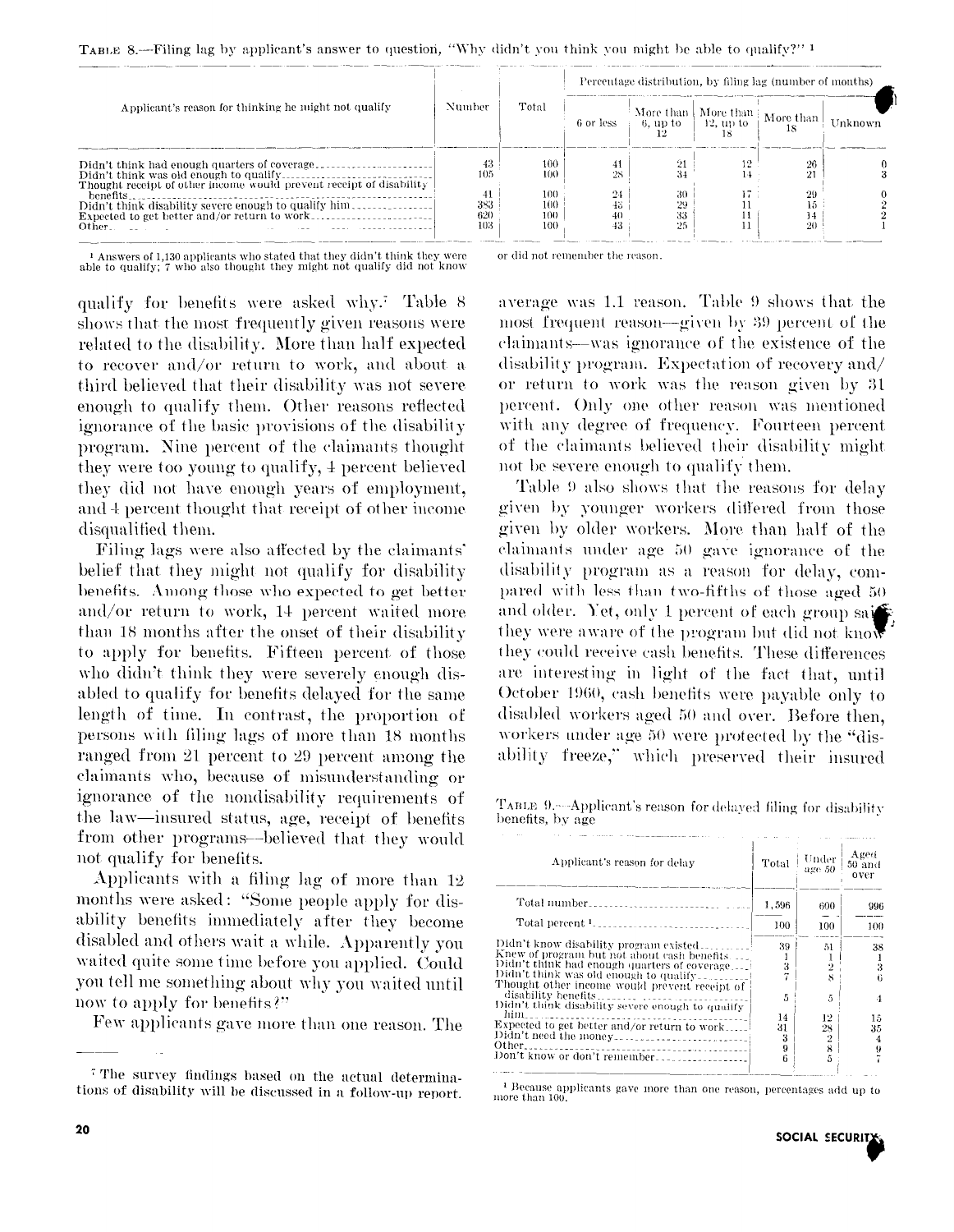status so that nonemployment as a result of disability did not jeopardize future benefit rights.

Another interesting difference is found in the proportion of workers in each age group who reported that they expected to get better and/or return to work. Twenty-eight percent of the workers under age 50 gave this as a reason for delay, compared with 35 percent of those aged 50 and over. A difference in the other direction would be expected: It seems likely that the younger the worker, the more sanguine he would be about his prospects for medical and/or vocational recovery. Not only does he have relative youth in his favor, but the younger person tends to be better educated and also more likely to be suffering from a disorder with a fairly favorable prognosis—for example, tuberculosis. In fact, from other data it is known that the younger people on the disability rolls exhibit higher rates of recovery.

The answer may possibly be that claimants tend to evaluate their health status in terms of the health of others in their own age group. In consequence, younger workers may feel relatively worse off and may therefore be less optimistic about prospects for recovery than older persons, who expect at least some ill health merely because f their age. But if the figures presented here are reliable, there is really no ready explanation at hand.

In sum, the data suggest at least two types of elaimant who delay filing for disability benefits:

TABLE 10.-Applicant's reason for filing for disability benefits when he did, by age

| Applicant's reason for filing                                                         | Total          | Under<br>age 50 | Aged<br>50 and<br>over |
|---------------------------------------------------------------------------------------|----------------|-----------------|------------------------|
| Total number                                                                          | 5,358          | 1,859           | 3,499                  |
| Total percent <sup>1</sup> <sub>-----</sub> ---------------------------               | 100            | 100             | 100                    |
| Found out disability program existed                                                  | 23             | 29              | 20                     |
| Had known about program but found out about<br>cash benefits                          | 1              |                 |                        |
| Came to apply for old-age benefits and was<br>advised to file for disability benefits | 4              | (2)             |                        |
| Found out had enough quarters of coverage                                             | 1              |                 |                        |
| Found out was old enough to qualify                                                   | $\overline{2}$ | 3               |                        |
| Found out other income would not prevent                                              |                |                 |                        |
| receipt of disability benefits                                                        |                |                 |                        |
| Found out disability severe enough to qualify                                         |                |                 |                        |
| him after thinking it wasn't                                                          | 9              |                 | 10                     |
| Thought disability getting worse or not improv-                                       |                |                 |                        |
| ing as expected and/or realized could not return                                      |                |                 |                        |
|                                                                                       | 30             | 25              | 33                     |
|                                                                                       | 57             | 59              | 55                     |
|                                                                                       | 24             | 25              | 23                     |
|                                                                                       | 3              | 3               | 3                      |
|                                                                                       |                |                 |                        |
| $\bullet$                                                                             |                |                 |                        |

 $^1$  Because applicants gave more than one reason, percentages add up to more than 100.  $^2$  Less than 0.5 percent.

(1) those delaying because of ignorance of the program, and  $(2)$  those who are aware of the program but who delay in the hope that their disabilities will improve to the point where they can return to gainful employment. Ways of reaching the two types, of course, differ. In the first instance, the problem is one of disseminating information about the program; in the second, the problem would seem to be to encourage earlier filing without, at the same time, reducing the motivation to return to gainful employment.

The category that thinks their disabilities are not severe enough to qualify them may be a third type or may be a mixture of types  $(1)$  and  $(2)$ . When the data on disability allowances and denials are available and cross-tabulated with data from the interview schedules, it will be possible to determine whether those who stated their condition was not severe enough to permit them to qualify were actually cases of marginal disability or whether they involved misconceptions about the severity of disability required by the law.

#### PRECIPITATING REASONS FOR FILING

The reasons that inhibit an individual from filing a timely claim for disability benefits differ, of course, from those that eventually stimulate an application. For example, a worker may delay filing principally because he expects to recover. Yet the precipitating factor in his application may be the depletion of economic resources. Because of this possibility, claimants were asked: "We often wonder just what causes a person to file for benefits at a certain time. Was there any special reason that made you decide to file for benefits now?"

Applicants averaged 1.6 reasons per person. Only four reasons were reported with much frequency (table 10). The claimant was advised to file (57 percent); believed his disability was getting worse or not improving and/or realized he couldn't return to work (30 percent); needed the money  $(24$  percent); and found out about the existence of the disability program (23 percent).

Claimants stating that they had filed when they did because they had been advised to do so were asked to specify from whom the advice came. Here too, advice to file came most often (for 23 percent of the persons advised to file) from physi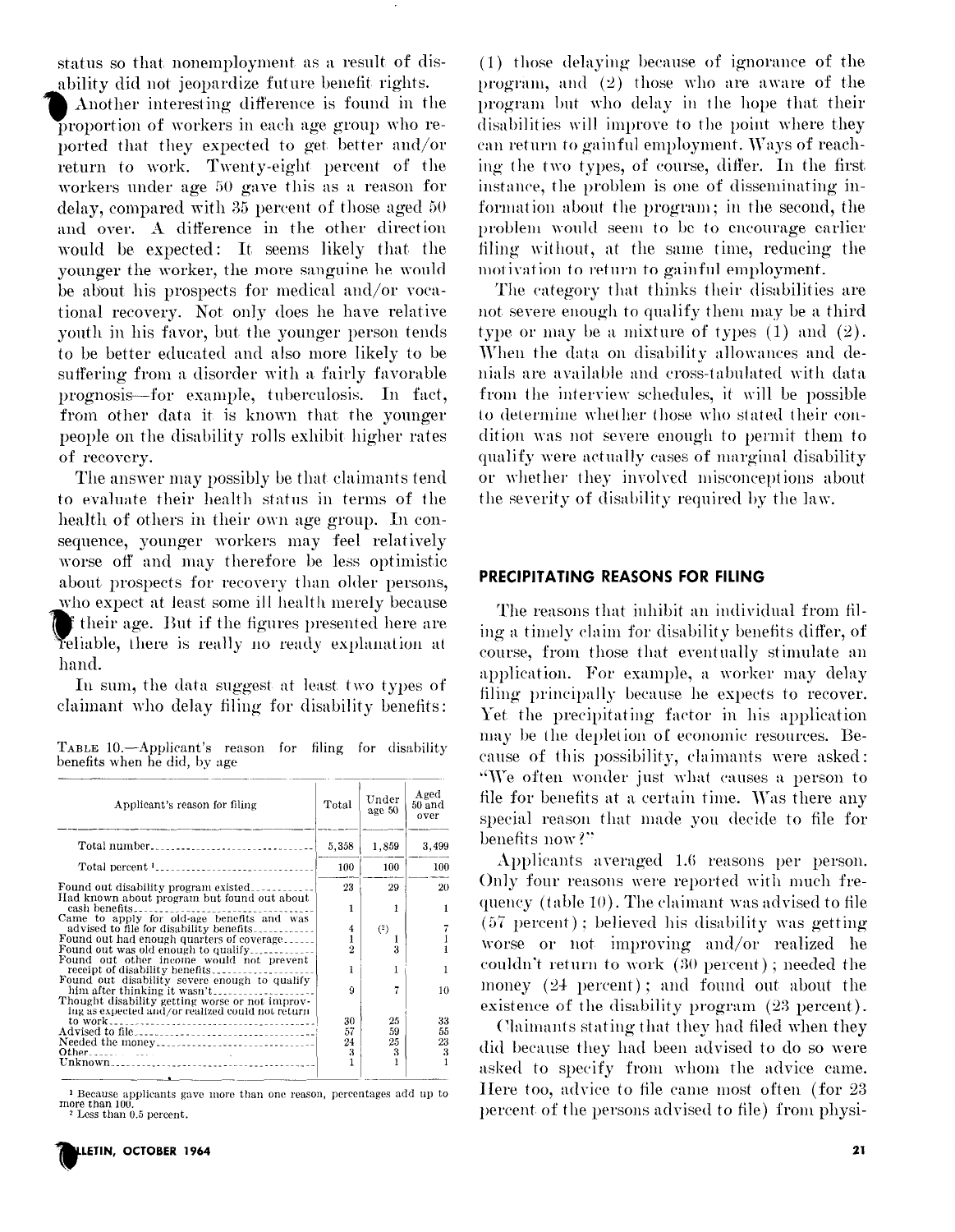cians. Other sources of advice mentioned, in order of frequency, were:

|  |  | TABLE 12.--Filing lag for applicants who stated they were |  |  |
|--|--|-----------------------------------------------------------|--|--|
|  |  | advised to file, by source of advice                      |  |  |

| Percent<br>Source                                      |  |
|--------------------------------------------------------|--|
| Friend, neighbor, acquaintance, or coworker _______ 16 |  |
| District office contact $\frac{1}{2}$                  |  |
| Public assistance or other welfare agency _________ 15 |  |
| Employer $\frac{1}{2}$                                 |  |
| Relative $\frac{1}{1}$                                 |  |
| Spouse $\frac{5}{2}$                                   |  |
|                                                        |  |

Exploration of reasons for filing, by age, reveals only two differences of interest. Persons under age 50 were somewhat more likely than older workers to mention discovery of the existence of the disability program as a precipitating reason for filing  $(29)$  percent compared with  $20$ percent) and were somewhat less likely to report that they realized their disabilities were getting worse or not improving as expected (25 percent compared with 33 percent). For both age groups, however, the reason for filing given most frequently was "advised to file"; this reason was cited by 59 percent of those under age 50 and 55 percent of those aged 50 and over.

Table 11 shows the extent of delay according to the four most frequent reasons given for filing. In general, there is little variation in the proportion filing for benefits within the first 12 months after the onset of the disability. Among persons filing because they needed the money there is a pronounced tendency, however, to file before the nineteenth month of disability. Only 7 percent of the claimants giving this reason for filing waited more than 18 months after becoming disabled. In contrast, a delay of more than 18 months was reported by 16 percent of those who realized that their disabilities were not getting better or were worsening, 18 percent of those who

TABLE 11.—Filing lag, by applicant's reason for filing when he did

| Applicant's reason<br>for filing                                                                                                                          | Num-<br>ber             | Percentage distribution, by filing lag<br>(number of months) |                |                |                                                     |                    |                    |  |
|-----------------------------------------------------------------------------------------------------------------------------------------------------------|-------------------------|--------------------------------------------------------------|----------------|----------------|-----------------------------------------------------|--------------------|--------------------|--|
|                                                                                                                                                           |                         | Total                                                        | 6 or<br>less   | to 12          | More More<br>$than$   than<br>6, up 12, up<br>to 18 | More<br>than<br>18 | $Un-$<br>known     |  |
| Found out disability pro-<br>gram existed<br>Thought disability getting<br>worse or not improving<br>as expected and/or real-<br>ized could not return to | 1,247                   | 100                                                          | 37             | 26             | 13                                                  | 22                 | $\mathbf 2$        |  |
| work<br>Advised to file____________<br>Needed the money                                                                                                   | 1.612<br>3.050<br>1.299 | 100<br>100<br>100                                            | 43<br>43<br>42 | 28<br>26<br>28 | 11<br>11<br>21                                      | 16<br>18           | 2<br>$\frac{2}{2}$ |  |

| Source of advice                                                                                                                                                                                                                                                 | Num-<br>ber                                                | Percentage distribution, by filing lag<br>(number of months) |                                                    |                                                         |                                                 |                                                  |                                       |  |  |
|------------------------------------------------------------------------------------------------------------------------------------------------------------------------------------------------------------------------------------------------------------------|------------------------------------------------------------|--------------------------------------------------------------|----------------------------------------------------|---------------------------------------------------------|-------------------------------------------------|--------------------------------------------------|---------------------------------------|--|--|
|                                                                                                                                                                                                                                                                  |                                                            | Total                                                        | 6 or<br>less                                       | than<br>6. up  <br>to 12                                | Morel Morel<br>than<br>12. up<br>to 18          | More<br>than<br>18                               | Un-<br>known                          |  |  |
| Public assistance or vol-<br>untary welfare agency<br>Veterans Administration<br>Union<br>Relative other than spouse.<br>Friend, neighbor, acquaint-<br>ance, or coworker<br>$Doctor$ <sub>rra</sub> ,,,,,,,,,,,,,,,,,,,,<br>Social security representa-<br>tive | 457<br>167<br>39<br>241<br>159<br>189<br>476<br>689<br>471 | 100<br>100<br>100<br>100<br>100<br>100<br>100<br>100<br>100  | 34<br>42<br>59<br>56<br>40<br>37<br>32<br>53<br>46 | 23<br>20<br>31<br>24<br>33<br>$^{22}$<br>31<br>25<br>25 | 13<br>13<br>5<br>13<br>11<br>12<br>12<br>я<br>9 | 28<br>23<br>5<br>5<br>15<br>26<br>23<br>11<br>18 | 2<br>$\frac{20}{21}$<br>$\frac{2}{3}$ |  |  |
| Other                                                                                                                                                                                                                                                            | 162                                                        | 100                                                          | 31                                                 | 36                                                      | 14                                              | 17                                               | $\frac{2}{2}$                         |  |  |

were advised to file, and 22 percent of those who discovered the existence of the disability program.

The filing lag is shown in table 12 by source of advice for those claimants who mentioned advice from a particular source as a precipitating cause for filing. The findings are consistent with earlier results; claims filed on the advice of a doctor, labor union, or employer were most likely to be made soon after the onset of the disability, and claims filed on the advice of a welfare agency were more likely to be delayed. Specifically, 28 percent of the latter group were filed more than 18 months after the onset of the disability, i contrast to 5 percent of those advised to file by their employer, 5 percent of those advised by their union, and 11 percent of those advised by their doctor.

#### RECEIPT OF BENEFITS UNDER OTHER PROGRAMS

A significant proportion of the claimants for disability benefits under OASDI reported they were already receiving (or had received) other payments because of their disability (under workmen's compensation, public assistance, a private pension plan, etc.). Only payments received since the date given for the onset of the disability are considered here. The most frequently reported types of payment are shown below.

| Source<br>Percent                                 |  |
|---------------------------------------------------|--|
| Employer plan ________________________________ 16 |  |
|                                                   |  |
| Public assistance $\frac{1}{2}$                   |  |
|                                                   |  |
|                                                   |  |
|                                                   |  |
|                                                   |  |
|                                                   |  |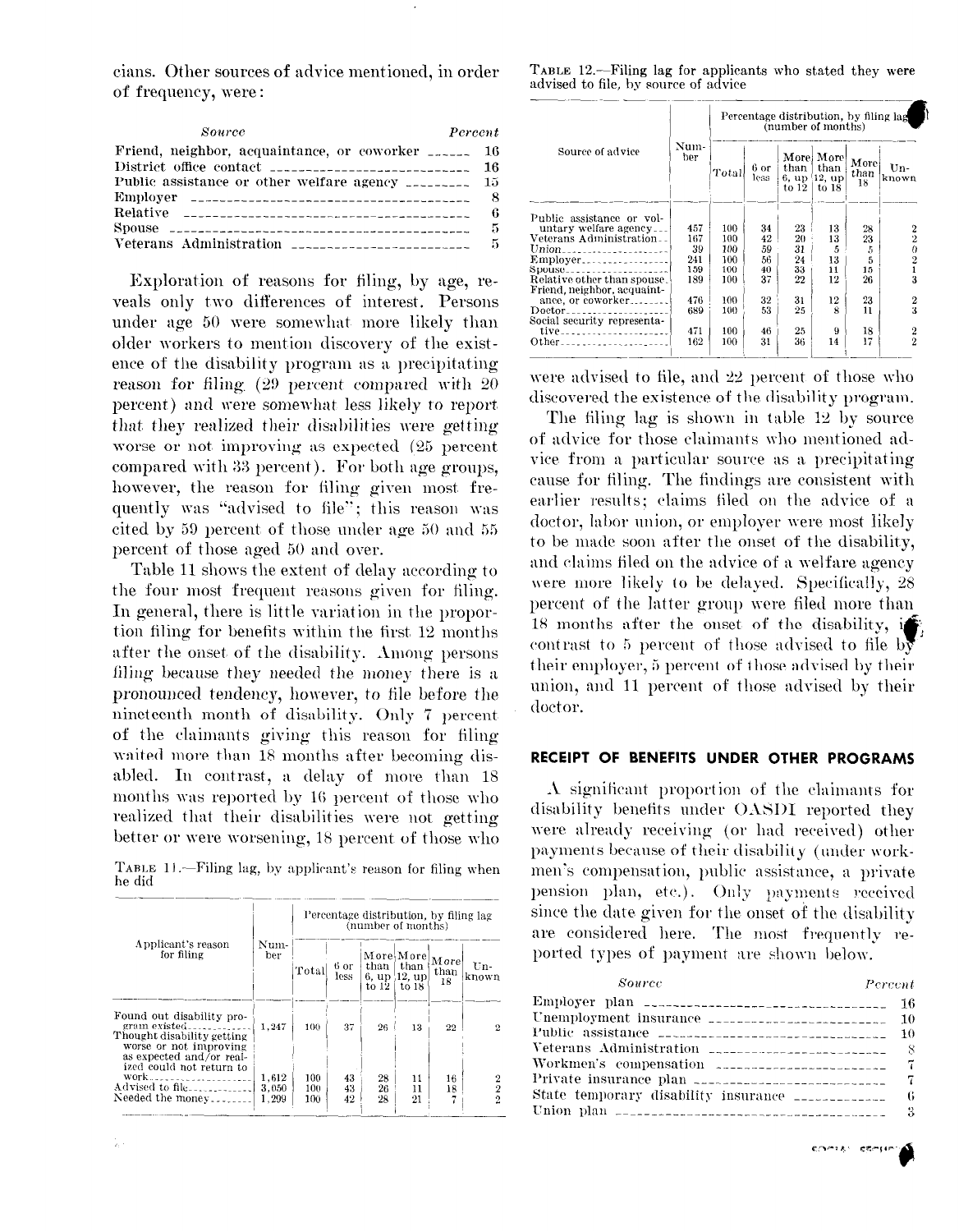| TABLE 13. Filing lag for applicants for disability benefits, by |
|-----------------------------------------------------------------|
| receipt of disability payments from other source                |

|                                                     | Num-<br>ber | Percentage distribution, by filing lag<br>(number of months) |              |       |                                                   |                    |                |  |
|-----------------------------------------------------|-------------|--------------------------------------------------------------|--------------|-------|---------------------------------------------------|--------------------|----------------|--|
| Receipt of benefit<br>and source                    |             | Total                                                        | 6 or<br>less | to 12 | More More<br>$than$ than<br>6. up 12. up<br>to 18 | More<br>than<br>18 | Un-<br>known   |  |
| Public assistance or vol-                           |             |                                                              |              |       |                                                   |                    |                |  |
| untary welfare agency:                              |             |                                                              |              |       |                                                   |                    |                |  |
|                                                     | 554         | 100                                                          | 32           | 24    | 14                                                | 27                 |                |  |
|                                                     | 4,777       | 100                                                          | 43           | 27    | 10                                                | 18                 | $\frac{3}{2}$  |  |
| Unemployment insurance:                             |             |                                                              |              |       |                                                   |                    |                |  |
| Receiving                                           | 541         | 100                                                          | 25           | 29    | 15                                                | 29                 |                |  |
|                                                     | 4.790       | 100                                                          | 43           | 27    | 10                                                | 18                 | $\frac{2}{2}$  |  |
| Veterans Administration:                            |             |                                                              |              |       |                                                   |                    |                |  |
| Receiving                                           | 402         | 100                                                          | 34           | 23    | 12                                                | 28                 | 3              |  |
| Not receiving                                       | 4.929       | 100                                                          | 42           | 27    | 11                                                | 18                 | $\overline{2}$ |  |
| State temporary disability                          |             |                                                              |              |       |                                                   |                    |                |  |
| insurance program:                                  |             |                                                              |              |       |                                                   |                    |                |  |
|                                                     | 346         | 100                                                          | 37           | 36    | 13                                                | 13                 | 1              |  |
| Not receiving                                       | 4.985       | 100                                                          | 42           | 26    | 11                                                | 19                 | $\overline{2}$ |  |
| Workmen's compensation:                             |             |                                                              |              |       |                                                   |                    |                |  |
| $\text{Receiving}$                                  | 363         | 100                                                          | 21           | 31    | 15                                                | 31                 | $\frac{2}{2}$  |  |
|                                                     | 4,968       | 100                                                          | 42           | 27    | $\mathbf{H}$                                      | 18                 |                |  |
| Employer plan:                                      |             |                                                              |              |       |                                                   |                    |                |  |
| $\text{Receiving} \text{---} \text{---} \text{---}$ | 831         | 100                                                          | 50           | 30    | 10                                                | 9                  | 1              |  |
|                                                     | 4,500       | 100                                                          | 40           | 26    | $\mathbf{11}$                                     | 21                 | $\overline{2}$ |  |
| Union plan:                                         |             |                                                              |              |       |                                                   |                    |                |  |
| $Receiving$ <sub>-----------------</sub>            | 172         | 100                                                          | 48           | 35    | 8                                                 | 8                  | 1              |  |
| Not receiving                                       | 5,159       | 100                                                          | 41           | 27    | 11                                                | 19                 | $\overline{2}$ |  |
| Private insurance plan:                             |             |                                                              |              |       |                                                   |                    |                |  |
|                                                     | 373         | 100                                                          | 46           | 31    | 9                                                 | 13                 | 1              |  |
| Not receiving                                       | 4,957       | 100                                                          | 41           | 27    | $\mathbf{1}$                                      | 19                 | $\overline{2}$ |  |

Table 13 cross-tabulates payments received under other programs according to the lag in filing for disability benefits under OASDI. It can be seen that the promptness with which a claimant filed for disability benefits did not depend on the evel get of other payments in itself but rather on the type of payment received.<sup>8</sup>

Claimants reporting that they received workmen's compensation, unemployment insurance, Veterans Administration payments, or public assistance were less likely to file early, and those receiving benefits from an employer or union were more likely to file early. Receipt of private insurance payments or State temporary disability benefits did not affect the time of filing. The relationships become more apparent with study of the proportion of claimants waiting less than 6 months and more than 18 months to file an application for disability benefits under the Social Security Act among those who also received payments from some other source. Most striking is the fact that those receiving payments from sources of a public character show the greatest delays in filing. Apparently many claimants do

<sup>&</sup>lt;sup>8</sup> Delays in filing are also likely to be related to the amount of any other payment. The final report will present more detailed data in this area and on the number of claimants receiving benefits from more than one program.



not initiate a disability claim until benefits from another public source have been fully exhausted or until they learn they can collect multiple benefits. There is also, of course, the possibility that those who apply first for disability benefits under the Social Security Act may delay applying for other public payments to which they are entitled.

Even among those collecting benefits from public sources there is considerable variation in the filing lag. The lag for the unemployment insurance group is perhaps most easily explained. To be eligible for such benefits requires that the worker be in the market for another job. Filing for disability benefits under OASDI before these benefits are exhausted may appear to be irregular, since the applicant is required to state that he cannot work. As far as workmen's compensation is concerned, there was formerly an offset provision in the Social Security Act, and confusion may still exist concerning dual entitlement.

#### **SUMMARY OF MAJOR FINDINGS**

There seem to be two major types of claimants who delay filing for disability benefits: (1) those whose delay arises out of ignorance of the existence of the disability program (about 40 percent in the sample study) and  $(2)$  those who are aware of the program but whose delay stems from an expectation of recovery and return to work (about 30 percent). Only one other reason was mentioned with any frequency: 14 percent believed their disability might not be severe enough to permit them to qualify. Whether this group constitutes a third type of "delayed filer" or is a mixture of the first and second types cannot be determined without knowledge of the adjudicative outcome.

With the first type of delayed filer, the problem is one of communicating information about the program and possible benefit rights. With the second type, the problem is one of psychological communication: While the worker should be encouraged to file early, his expectation of recovery must not be dampened to the point where he vields to his disability.

"Word of mouth" advice from personal sources is probably the most common channel of information about the disability program. (Almost half the claimants in the survey said that they first heard about the program from such a source.)